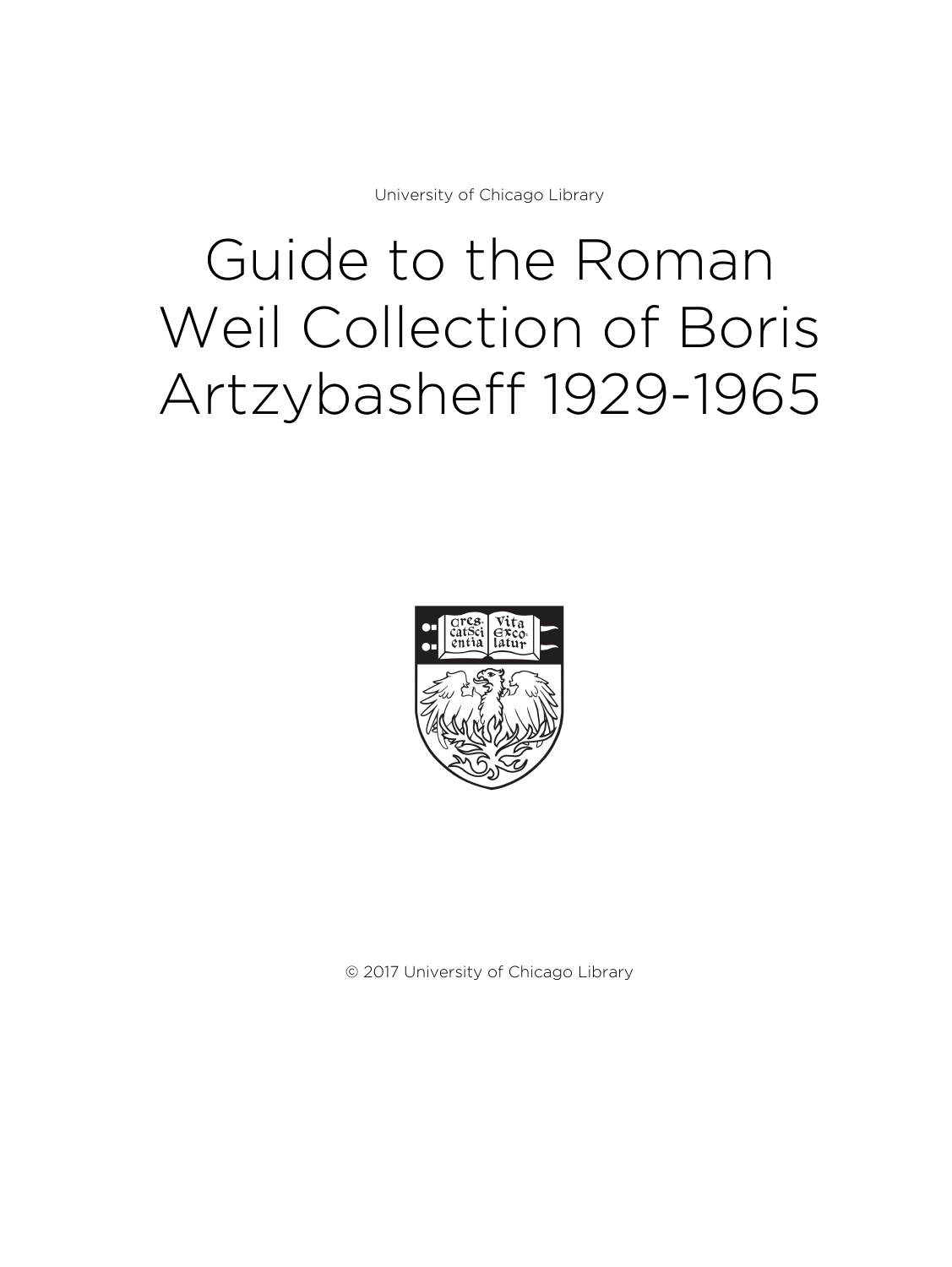# **Table of Contents**

| 3 |
|---|
| 3 |
| 3 |
| 3 |
| 3 |
| 4 |
|   |
|   |
| 5 |
| 6 |
|   |
|   |
|   |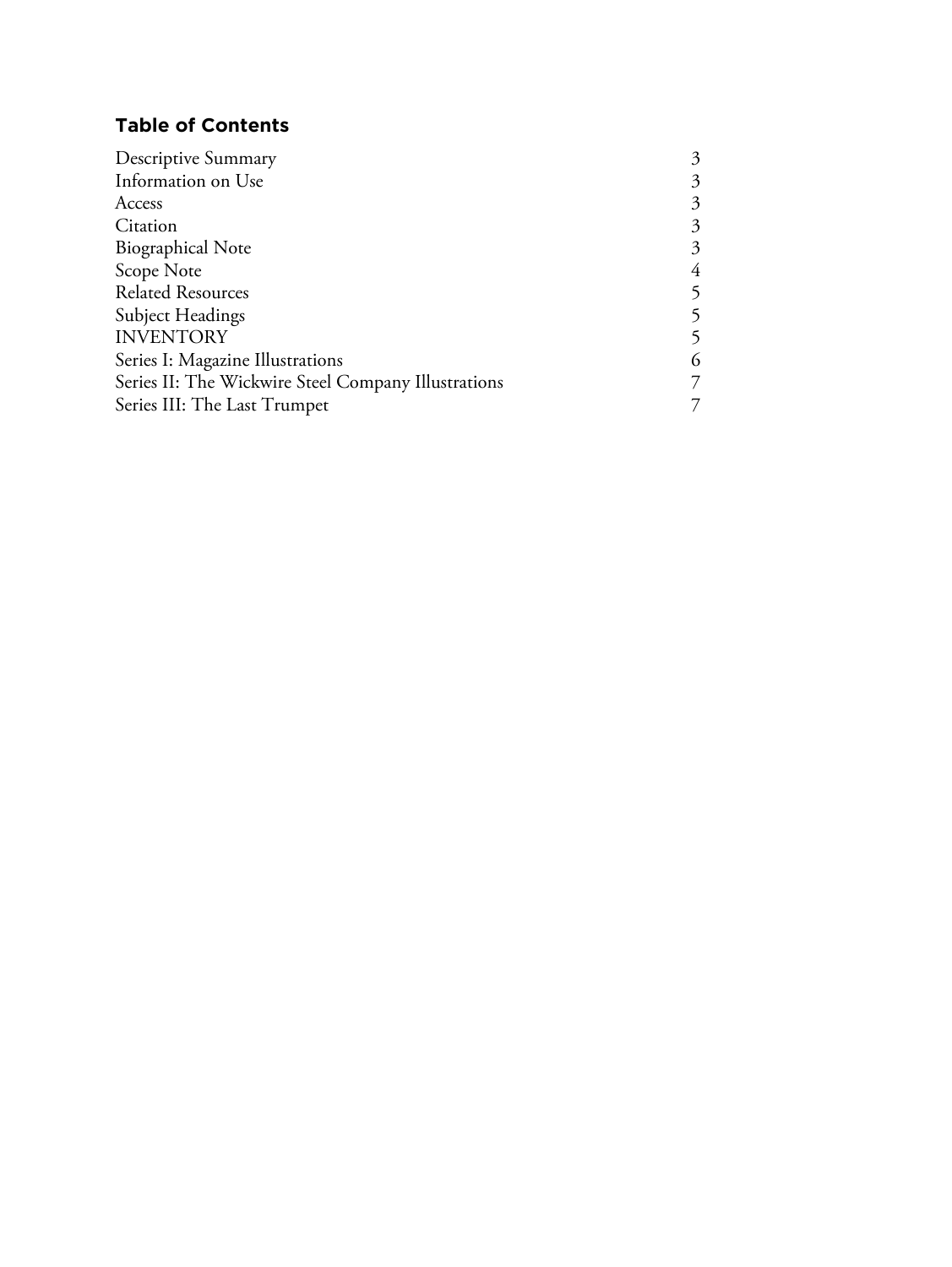### **Descriptive Summary**

| <b>Identifier</b> | <b>ICU.SPCL.ARTZYBASHEFFB</b>                                                                                                                                                                                                                                                                                                                                                                                                                                                                                                                                                                                                                                                |
|-------------------|------------------------------------------------------------------------------------------------------------------------------------------------------------------------------------------------------------------------------------------------------------------------------------------------------------------------------------------------------------------------------------------------------------------------------------------------------------------------------------------------------------------------------------------------------------------------------------------------------------------------------------------------------------------------------|
| <b>Title</b>      | Weil, Roman, Collection of Boris Artzybasheff                                                                                                                                                                                                                                                                                                                                                                                                                                                                                                                                                                                                                                |
| Date              | 1929-1965                                                                                                                                                                                                                                                                                                                                                                                                                                                                                                                                                                                                                                                                    |
| <b>Size</b>       | 4 linear feet (3 boxes and 8 framed items)                                                                                                                                                                                                                                                                                                                                                                                                                                                                                                                                                                                                                                   |
| <b>Repository</b> | Special Collections Research Center<br>University of Chicago Library<br>1100 East 57th Street<br>Chicago, Illinois 60637 U.S.A.                                                                                                                                                                                                                                                                                                                                                                                                                                                                                                                                              |
| <b>Abstract</b>   | This collection contains illustrations by the Russian-American artist Boris<br>Artzybasheff (1899-1965) produced from 1929 to 1965, and collected by<br>Roman Weil. The material in the collection ranges from magazine covers,<br>industrial advertisements, a map, large advertising poster prints, and a<br>woodblock print. Like the wide-ranging media found in the collection, a<br>researcher can expect to find a wide range in subject matters within the<br>collection. The images describe foreign leaders, American political leaders,<br>anthropomorphized machinery, descriptive maps, technological innovations,<br>political satire, and poetic figurations. |

# **Information on Use**

#### **Access**

The collection is open for research.

#### **Citation**

When quoting material from this collection, the preferred citation is: Weil, Roman, Collection of Boris Artzybasheff, [Box #, Folder #], Special Collections Research Center, University of Chicago Library.

# **Biographical Note**

Roman L. Weil, born in 1940, is an emeritus professor at the Booth School of Business at the University of Chicago. His research interests focus on corporate governance and financial literacy. Weil received his Bachelor's degree in Economics from Yale University in 1962. He received his Master's degree in Industrial Administration in 1965, and his Ph.D. in Economics in 1966 from Carnegie Mellon University. Weil began teaching at the University of Chicago in 1965. Throughout his career, Weil contributed more than one-hundred articles in professional and academic journals. He worked as an editor to The Accounting Review, The Journal of Accounting and Economics, and The Financial Analytics Journal. Outside of the classroom, Weil consulted for government agencies and private companies including the U.S. Treasury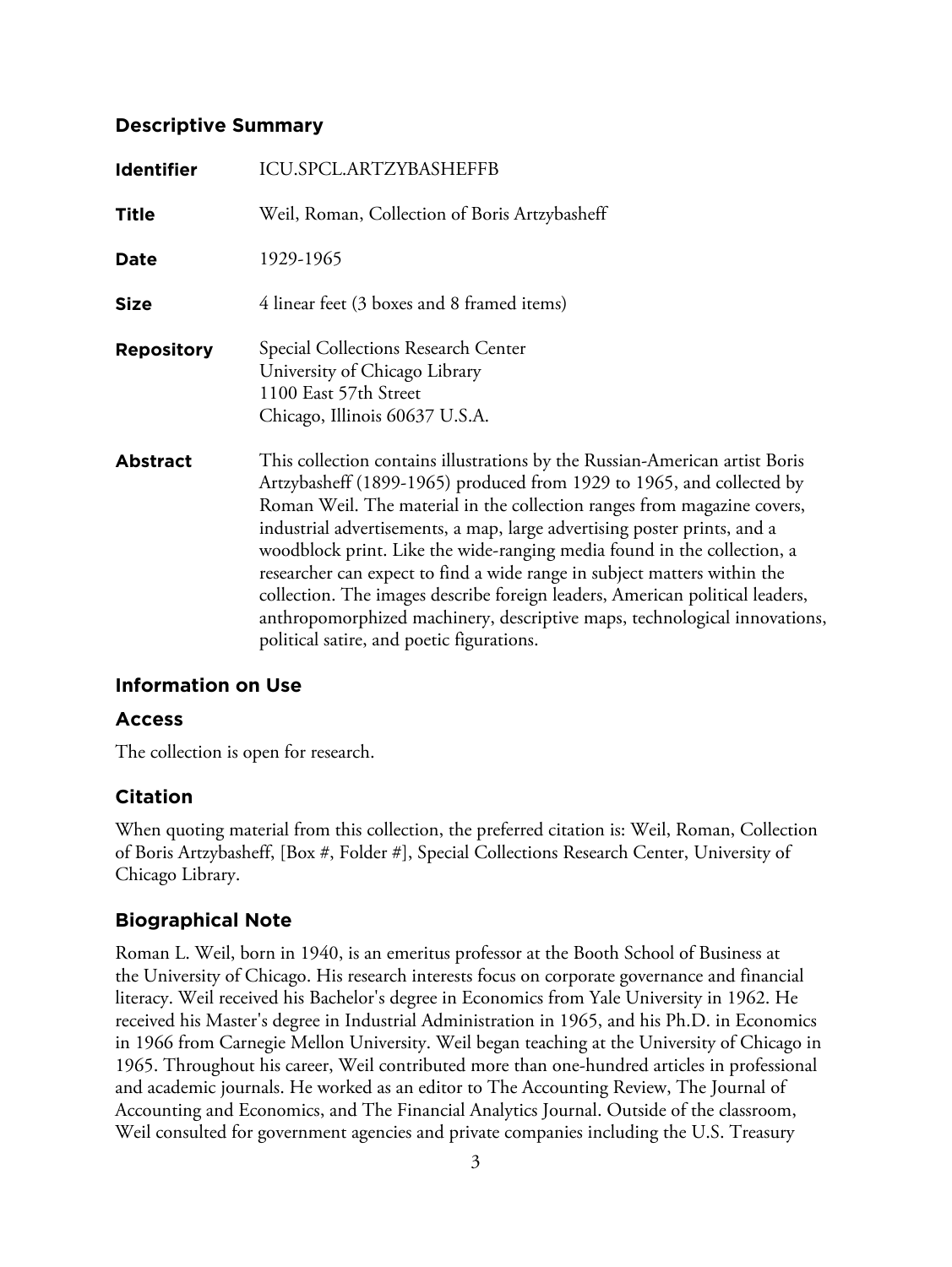Department, British Petroleum, Cisco Systems, IBM, and many other organizations. Weil retired from teaching in 2008. Roman Weil donated this collection to the University of Chicago in 2013.

Boris Artzybasheff was born in Kharkov, Ukraine in 1899 to Mikhail Petrovich Artsybashev (1878-1927) and Anna Vasilyevna Kobushko. Mikhail Petrovich was a writer, known mostly for his 1904 novel Sanin and his involvement with the anti-Bolshevik newspaper Za Svobodu! ("For Freedom!"). In his early adulthood, Boris Artzybasheff fought in the Ukrainian army. In 1919, he left his homeland and traveled to America, where he arrived at Ellis Island, New York on June 17, 1919. In his early days in the United States, Artzybasheff worked as an illustrator and designed stage sets for Michel Fokine's Russian Ballet and the Ziegfeld Theatre. In 1925, the artist was naturalized as a United States Citizen. In February of 1930, he married Elizabeth Southard Snyder in New York City.

He continued working as an illustrator of books and advertisements in New York City. Fortune Magazine commissioned Artzybasheff to work on the cover of the April 1941 issue. This cover illustration--featured in the Roman Weil Collection--propelled Artzybasheff's career as a magazine illustrator. Throughout the rest of his career, he produced more than 200 covers for Time Magazine, as well as numerous maps and ads for magazines. His illustrations range from portraits of prominent figures to anthropomorphisations of machinery. During his lifetime, Artzybasheff won the John Newberry Award for book illustrations and was a fellow of the Royal Society of Arts. Boris Artzybasheff passed away in July 1965 in Connecticut.

#### **Scope Note**

The Roman Weil Collection of Boris Artzybasheff works is organized into three Series: Series I: Magazine Illustrations; Series II: The Wickwire Steel Company Illustrations; Series III: The Last Trumpet. The collection contains illustrations by the Russian-American artist Boris Artzybasheff ranging from magazine covers, industrial advertisements, a map, a series of large advertisement poster prints, and a woodblock print. The collection spans from 1929 to the artist's death in 1965, but the bulk of the collection features works were produced during World War II, in the early 1940s. Like the wide-ranging media found in the collection, researchers can expect to find a wide range in subject matters within the collection. The images describe foreign leaders, American political leaders, anthropomorphized machinery, descriptive maps, technological innovations, political satire, and poetic figurations.

Series I, Magazine Illustrations, contains items from Time Magazine, Fortune Magazine, Life Magazine, The Golden Book Magazine, The Colophon Quarterly, and Mechanix Illustrated Magazine. The bulk of this series is made up by Time Magazine Issues that range from 1941 to 1965. Because Artzybasheff illustrated advertisements as well as magazine covers, the items included vary in completeness. In some instances, only the magazine cover was collected. For the most part, Weil collected the front and back cover, as well as a selection of pages from the magazines describing foreign news, politics, or the economy. There are a few Time Magazine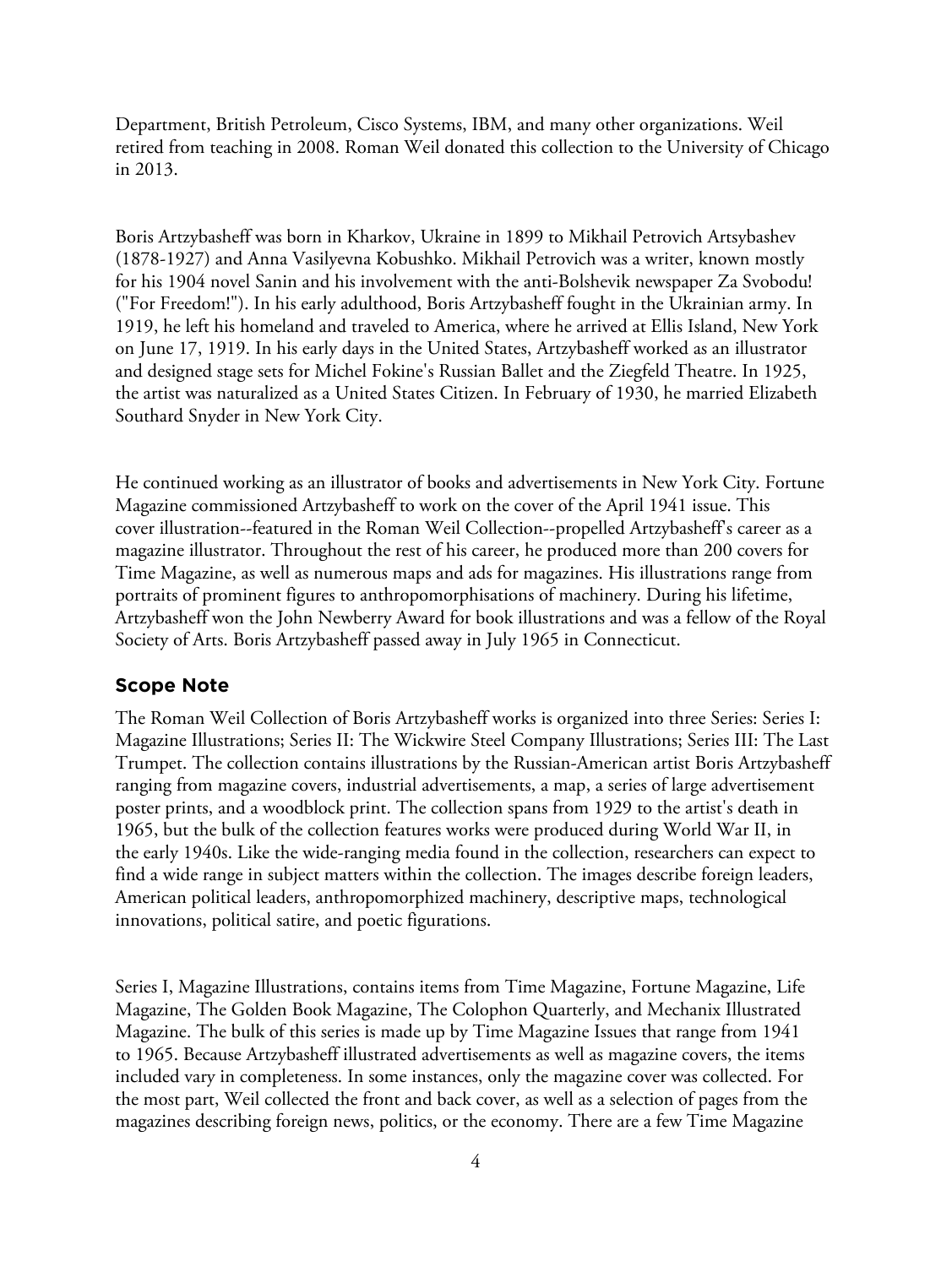issues preserved in their entirety. Likewise, the Mechanix issue of 1954 is preserved in its entirety. The series is grouped by publication and each publication is organized chronologically.

Series II, The Wickwire Steel Company Illustrations, contains seven framed advertisement posters and the pamphlet published in 1944 of the "Axis in Agony!" The industrial company commissioned Artzybasheff to produce politically charged advertisements for their industrial products. The collection depicts Axis leaders—Adolf Hitler, Benito Mussolini, and Fumimaro Konoe--being defeated or ridiculed by anthropomorphized creatures and industrial processes. The accompanying pamphlet contains all the images Artzybasheff created for the Wickwire Steel Company in a small format.

Series III, The Last Trumpet, contains a single frame that contains "The Last Trumpet" woodblock print and a short essay by Carl Carmer. The essay is biographical and interpretive of the accompanying image. Artzybasheff's woodblock print depicts a large angel holding a long trumpet atop a crumbling classical cornice. In the background, a modern city-scape is being consumed by fire.

# **Related Resources**

The following related resources are located in the Department of Special Collections:

http://www.lib.uchicago.edu/e/spcl/select.html

Weil, Roman. Papers

Syracuse University holds a significant amount of Boris Artzybasheff's personal papers and artworks.

# **Subject Headings**

- Artzybasheff, Boris, 1899-1965
- Weil, Roman L.
- Commercial art
- Illustration of Books—United States—20th Century
- Illustrators—United States
- Machinery in Art
- Magazine Covers
- Magazine Illustration—20th Century
- Russian Americans
- Technology in Art
- World War, 1939-1945—Caricatures and cartoons—Posters—Specimens
- World War, 1939-1945—Propaganda—Posters—Specimens

# **INVENTORY**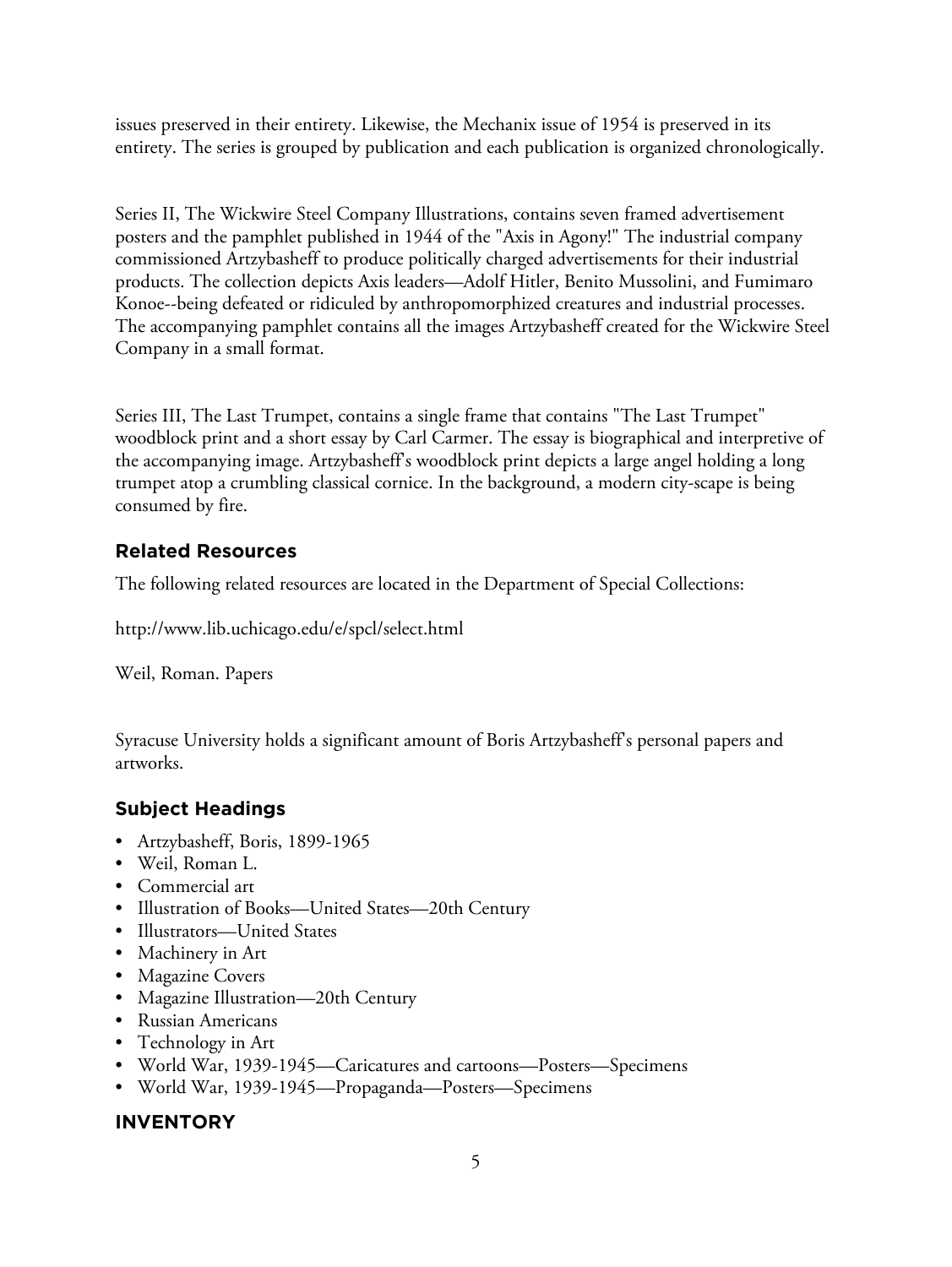#### **Series I: Magazine Illustrations**

**Box 1 Folder 1** The Golden Book Magazine, 1929 **Box 1 Folder 2** The Colophon; A Book Collector's Quarterly, 1932 **Box 1 Folder 3** Time Magazine, 1941-1942 **Box 1 Folder 4** Time Magazine, 1943-1944 **Box 1 Folder 5** Time Magazine, 1945-1946 **Box 1 Folder 6** Time Magazine, 1947-1948 **Box 1 Folder 7** Time Magazine, 1949-1952 **Box 1 Folder 8** Time Magazine, 1953-1955 **Box 1 Folder 9** Time Magazine, 1955-1956 **Box 1 Folder 10** Time Magazine, 1957-1958 **Box 1 Folder 11** Time Magazine, 1959 **Box 1 Folder 12** Time Magazine, 1960-1965 **Box 1 Folder 13** Mechanix Illustrated Magazine, 1954 **Box 2 Folder 1** Fortune Magazine Cover, 1941 **Box 2 Folder 2**